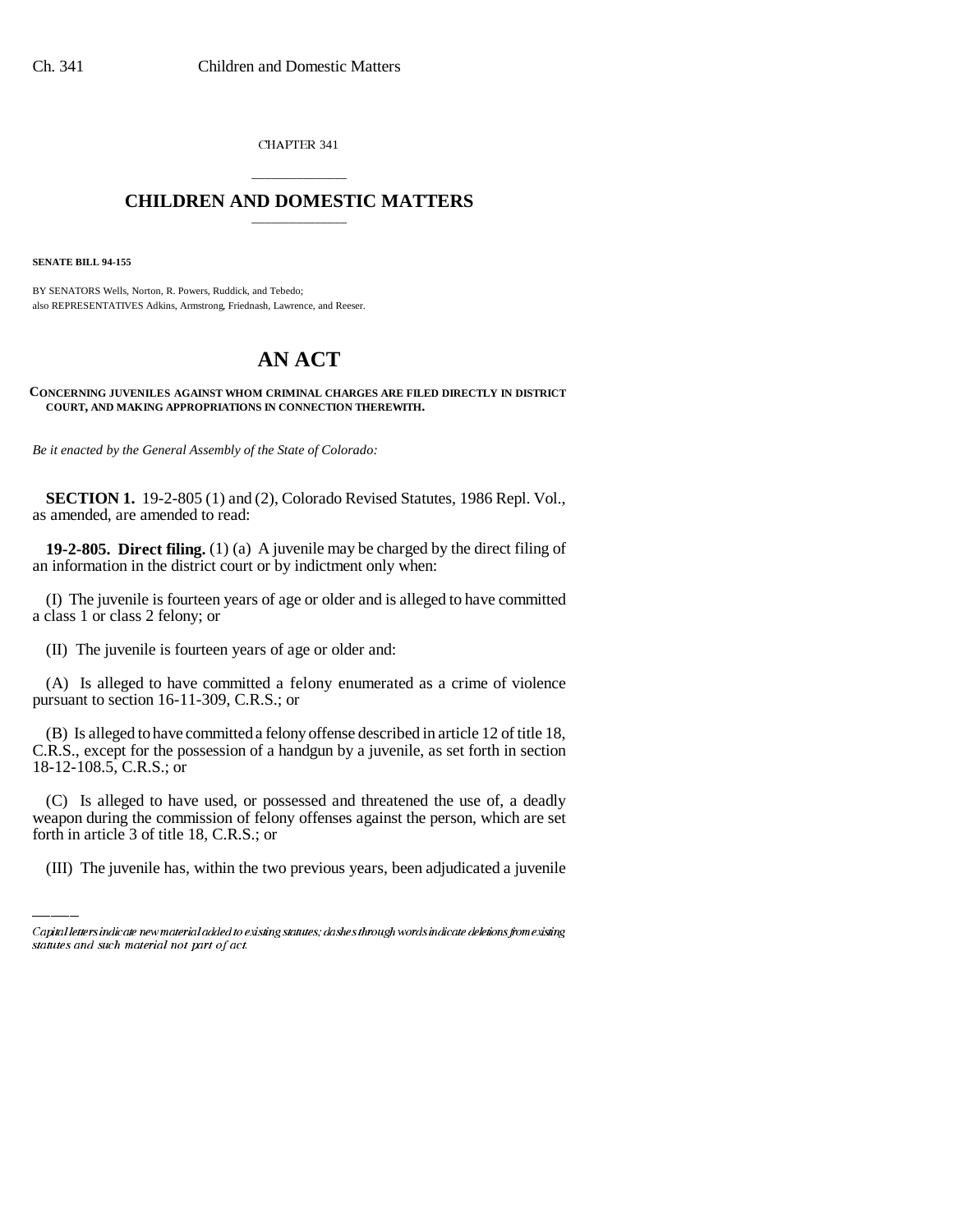delinquent for a delinquent act that constitutes a felony, is sixteen years of age or older, and allegedly has committed a crime defined by section 18-1-105, C.R.S., as a class 3 felony, except felonies defined by section 18-3-403 (1) (e), C.R.S.; or

(IV) The juvenile is fourteen years of age or older, has allegedly committed a delinquent act that constitutes a felony, and has previously been subject to proceedings in district court as a result of a direct filing pursuant to this section or a transfer pursuant to section 19-2-806; except that, if a juvenile is found not guilty in the district court of the prior felony or any lesser included offense, the subsequent charge shall be remanded back to the juvenile court; OR

(V) THE JUVENILE IS FOURTEEN YEARS OF AGE OR OLDER, HAS ALLEGEDLY COMMITTED A DELINQUENT ACT THAT CONSTITUTES A FELONY, AND IS DETERMINED TO BE AN "HABITUAL JUVENILE OFFENDER". FOR PURPOSES OF THIS SECTION, AN "HABITUAL JUVENILE OFFENDER" IS A JUVENILE OFFENDER WHO HAS PREVIOUSLY BEEN TWICE ADJUDICATED A JUVENILE DELINQUENT FOR SEPARATE DELINQUENT ACTS, ARISING OUT OF SEPARATE AND DISTINCT CRIMINAL EPISODES, THAT CONSTITUTE FELONIES.

(b) The offenses described in subparagraphs (I) to  $(\overline{HV})$  (V) of paragraph (a) of this subsection (1) shall include the attempt, conspiracy, solicitation, or complicity to commit such offenses.

(2) (a) Whenever criminal charges are filed by information or indictment in the district court pursuant to this section, the district judge shall sentence the juvenile as follows:

(I) As an adult; or

(II) (A) To the youthful offender system in the department of corrections in accordance with section 16-11-311, C.R.S., if the juvenile is convicted of an offense described in subparagraph  $(II)$  OR  $(V)$  of paragraph  $(a)$  of subsection  $(1)$  of this section; except that, if a person is convicted of a class 1 or class 2 felony, any sexual offense described in part 4 of article 3 of title 18, C.R.S., or a second or subsequent offense described in said subparagraph  $(II)$  OR  $(V)$  for which such person received a sentence to the department of corrections or to the youthful offender system, such person shall be ineligible for sentencing to the youthful offender system.

(B) This subparagraph (II) is repealed, effective June 30, 1999.

(III) Pursuant to the provisions of this article, if the juvenile is less than sixteen years of age and is convicted of an offense other than a class 1 or class 2 felony or a crime of violence as defined under section 16-11-309, C.R.S., OR IS CONVICTED OF AN OFFENSE DESCRIBED IN SUBPARAGRAPH  $(V)$  OF PARAGRAPH  $(a)$  OF SUBSECTION  $(1)$ OF THIS SECTION.

**SECTION 2.** 16-11-311 (2) (a), Colorado Revised Statutes, 1986 Repl. Vol., as amended, is amended to read:

**16-11-311. Sentences - youthful offenders - legislative declaration - powers and duties of district court - authorization for youthful offender system -**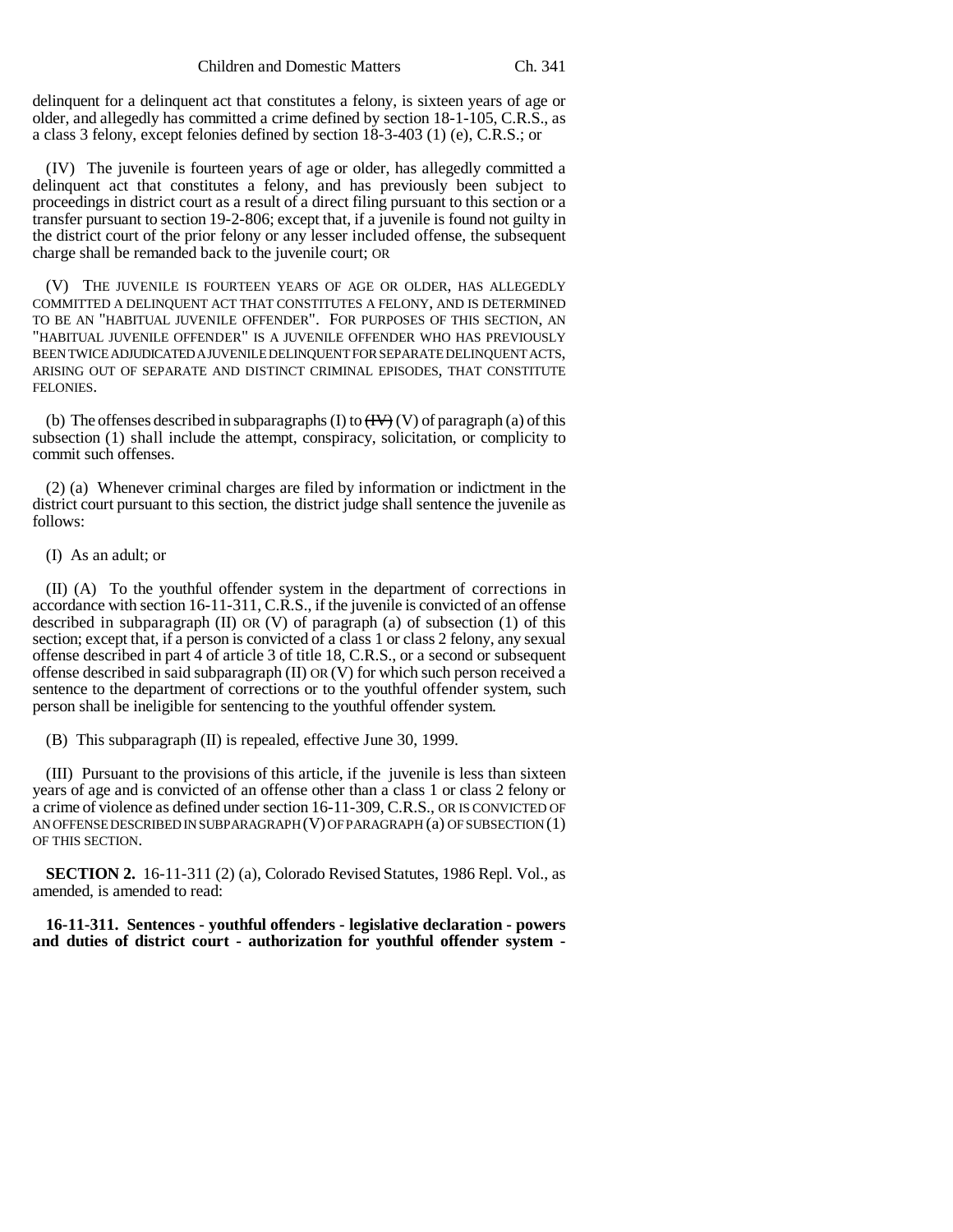**powers and duties of department of corrections - repeal.** (2) (a) A juvenile may be sentenced to the youthful offender system created pursuant to this section under the circumstances set forth in section 19-2-805 (2) (a) (II) AND (2) (a) (V), C.R.S. In order to sentence a person to the youthful offender system, the court shall first impose upon such person a sentence to the department of corrections in accordance with section 18-1-105, C.R.S. The court shall thereafter suspend such sentence conditioned on completion of a sentence to the youthful offender system, including a period of parole supervision. The court shall impose any such sentence to the youthful offender system for a determinate period of not less than one year nor more than five years and a mandatory period of parole supervision for a period of one year. Upon the successful completion of the programs in the youthful offender system, including the mandatory period of supervision, the sentence to the department of corrections shall have been completed. Whenever a person is returned to the district court for revocation pursuant to subsection (5) of this section, the court shall impose the original sentence following the revocation of the sentence to the youthful offender system. Such revocation shall be in accordance with section 16-11-206.

**SECTION 3.** 16-11-311 (10), Colorado Revised Statutes, 1986 Repl. Vol., as amended, is amended BY THE ADDITION OF A NEW PARAGRAPH to read:

**16-11-311. Sentences - youthful offenders - legislative declaration - powers and duties of district court - authorization for youthful offender system powers and duties of department of corrections - repeal.** (10) (d) ON OR AFTER JANUARY 1, 1995, THE DEPARTMENT OF CORRECTIONS SHALL SUBMIT A REPORT TO THE GENERAL ASSEMBLY AND THE JOINT BUDGET COMMITTEE CONCERNING THE NUMBER OF OFFENDERS ENTERING THE YOUTHFUL OFFENDER SYSTEM AS "HABITUAL JUVENILE OFFENDERS", AS DEFINED IN SECTION 19-2-805 (1) (a) (V), C.R.S., INCLUDING A SUMMARY OF THE CRIMINAL HISTORY OF EACH OFFENDER, AND UPDATE THE GENERAL ASSEMBLY AND THE JOINT BUDGET COMMITTEE ANNUALLY ON THE NUMBERS OF HABITUAL JUVENILE OFFENDERS ENTERING THE YOUTHFUL OFFENDER SYSTEM AND ON THE NUMBERS OF OFFENDERS OF ALL TYPES WHO HAVE COMPLETED THE YOUTHFUL OFFENDER SYSTEM AND HAVE REOFFENDED.

**SECTION 4. Appropriation - adjustment to 1994-95 long bill.** (1) In addition to any other appropriation, there is hereby appropriated, out of any moneys in the general fund not otherwise appropriated, to the judicial department for allocation to the state public defender, for the fiscal year beginning July 1, 1994, the sum of eight thousand eight hundred twenty-four dollars (\$8,824) and 0.2 FTE, or so much thereof as may be necessary, for the implementation of this act.

(2) For the implementation of this act, appropriations made in the annual general appropriation act to the department of human services for the fiscal year beginning July 1, 1994, shall be adjusted as follows: The general fund appropriation to the department of human services, division of youth services, community programs, purchase of contract placements, shall be decreased by one million one hundred fifty-seven thousand four hundred eighty-one dollars (\$1,157,481).

(3) Of the 1,678 adult beds provided for over a five-year period by appropriations in H.B. 94-1340, up to 67 of those beds will be allocated to implement this act. Of the 300 beds provided for over a five-year period by appropriations in H.B. 94-1340 for the youthful offender system, up to 70 of those beds will be allocated to implement